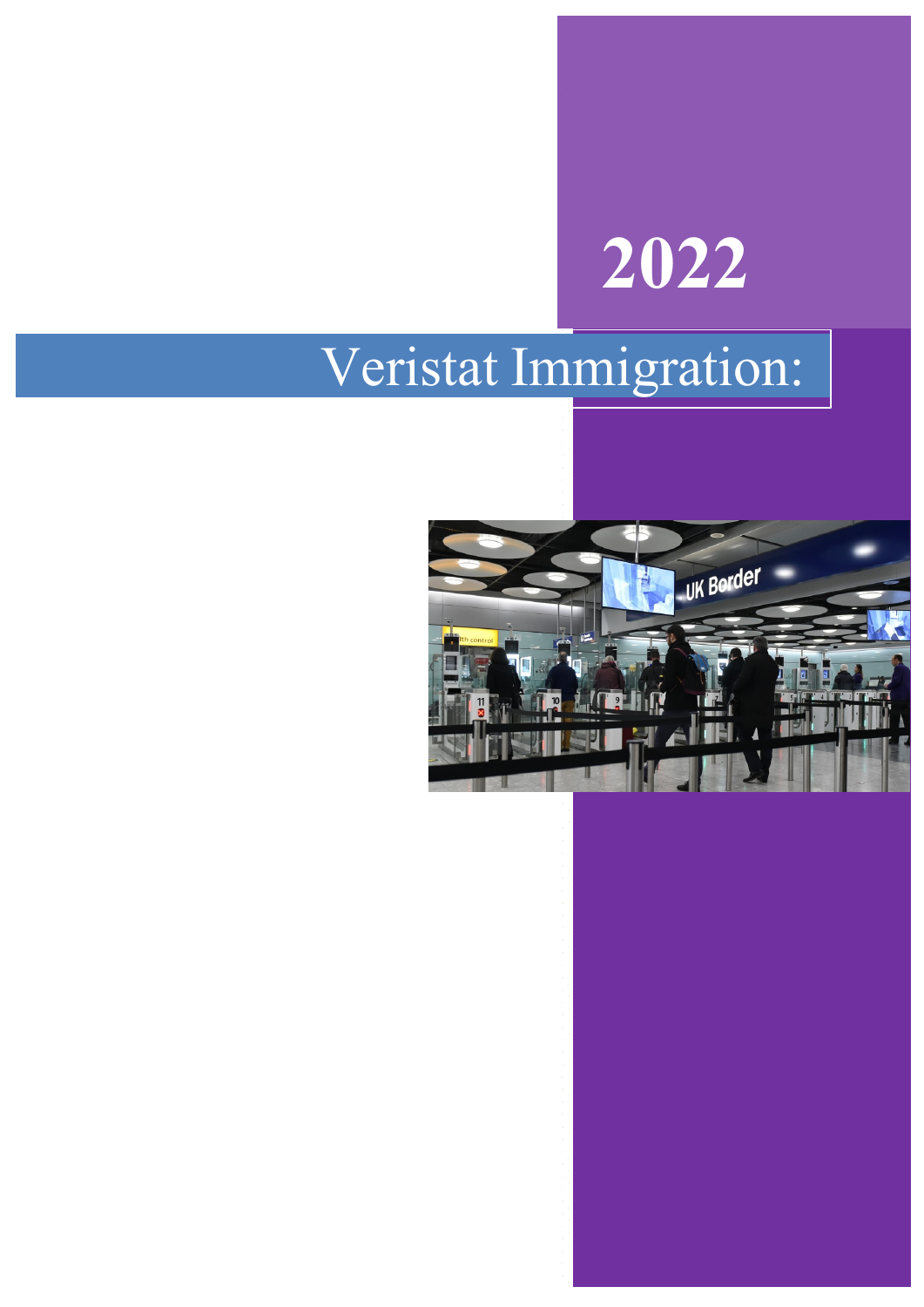*"As part of our partnership with Veristat they have fully understood our needs in relation to providing support, training and auditing of our internal processes to ensure that we remain compliant. We have found Veristat experts within this area, challenging our views and processes, and providing well informed, commercial alternatives when needed.*

*They are always available to discuss issues/queries with. They are forward facing and able to bring to life any future potential changes to the legislation and how this may impact on us in addition to that of the now. On this basis, I would recommend Veristat to work with."*

**Major UK High Street Retailer**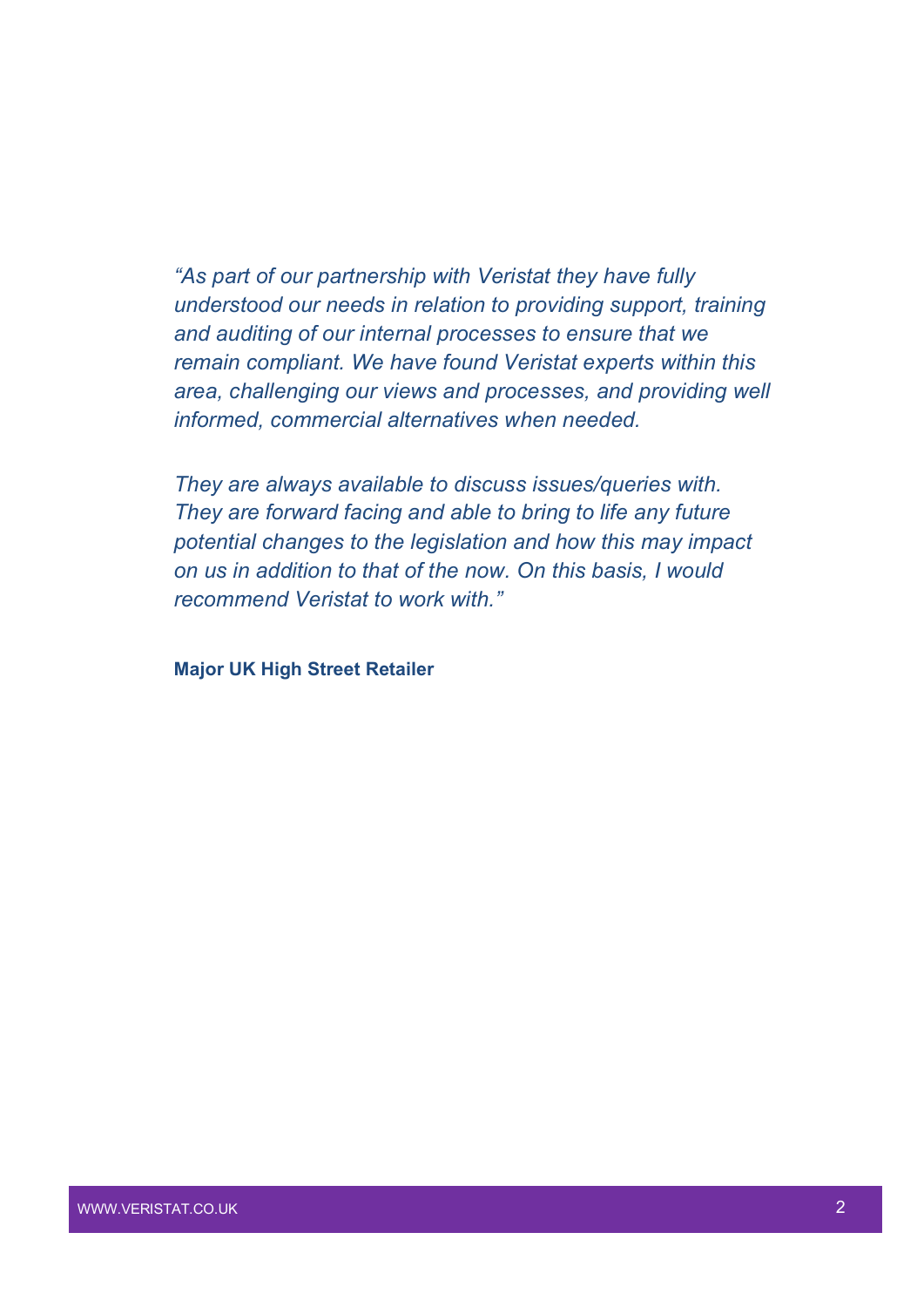

Veristat was founded by Don Ingham in 2008. His background was as a Director in the Home Office where he spent some 30 years working on all aspects of immigration control culminating in a position on the Board of what was then the Immigration and Nationality Directorate of the Home Office.

### **About Veristat**

I am delighted to welcome you to Veristat and the services we offer. Veristat specialises in providing advice and support to companies and education providers on managing and meeting their responsibilities under the Immigration Rules. We work in close partnership with our clients and use our experience of UK Visas and Immigration (UKVI) and relevant legislation to enable companies and education providers to get on with their core business with the confidence that they are meeting all immigration requirements. We take pride in our expertise, integrity and professionalism and are registered with the Office of the Immigration Services Commissioner (OISC).



My background is also in the Home Office. I have over 17 years' experience in the field of immigration working in the UK Border Agency (UKBA). I spent a number of years at Heathrow Airport, then later became Assistant Director London Enforcement, responsible for dealing with illegal migration and asylum across London and the South East of England. I formally left the UKBA in July 2011 following Deputy Director roles in Policy and Case Resolution.

Over the years, the landscape has changed and whilst the Points Based System continues to form the foundation for students and workers wishing to come to the UK, the complexities around compliance have increased with the Government recognising the potential for achieving its aim of reducing migration "from the hundreds to the tens of thousands" via employers and education providers as well as individuals. This approach started many years ago when the penalties for employing illegal workers to was increased to £20,000 and the requirements were introduced for checking a person's immigration status by landlords and the NHS.

Whilst the core business of Veristat has continued to be compliance, we have extended our services beyond audits and advice, to include a wide range of support packages in response to requests from clients. We have also been joined by other senior ex Home Office staff, promoting the identity of the company, its integrity and its values. Veristat are also occasional contributors to the media on immigration compliance issues.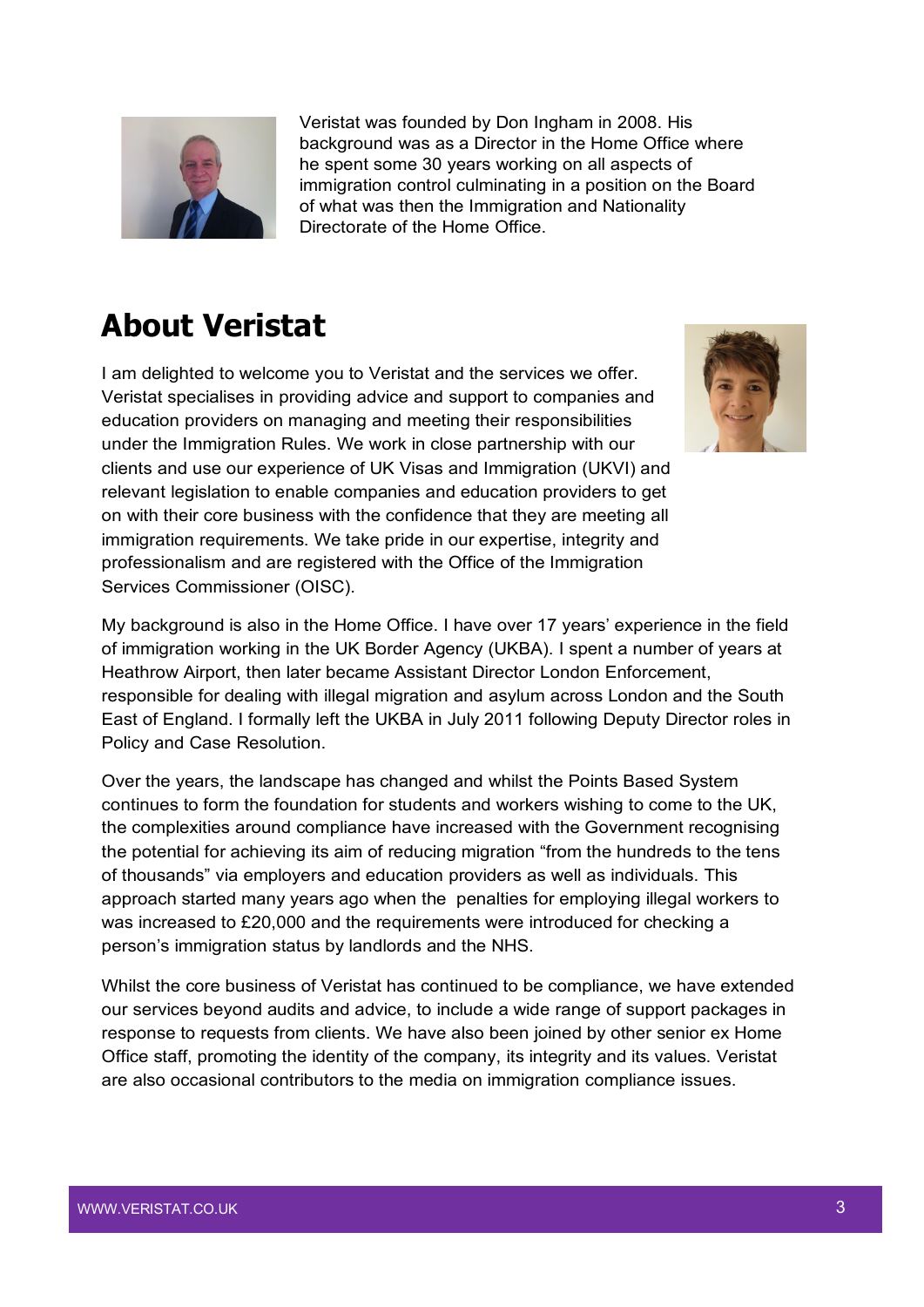Brexit has caused a great deal of stress and distraction to UK businesses and individuals. Since the referendum, we have supported many organisations through the provision of Brexit briefings and presentations to management and employees alike. In 2020, Brexit led to the most significant changes to the Immigration Rules for a number of years and Veristat was on hand to provide clarity, support and training whenever required.

Following the introduction of the new Immigration system, we have been delivering a range of training sessions covering all routes and reflecting the revised rules and guidance.

Amidst the uncertainty around the new system, the last 24 months have also seen businesses and education establishments significantly affected by the coronavirus (COVID-19). Aside from the personal impact to so many from this pandemic, there has been a significant knock on effect on businesses and migration.

Should you need advice or support due to the impact of Covid-19 on your migrant workforce or indeed on your strategic workforce planning, please let us know.

I hope you find what you are looking for in this document and if you would like to discuss how we might be able to assist you, please do not hesitate to get in touch.

We look forward to hearing from you and indeed working with you.

Maria Cavilla

**Director** Veristat Ltd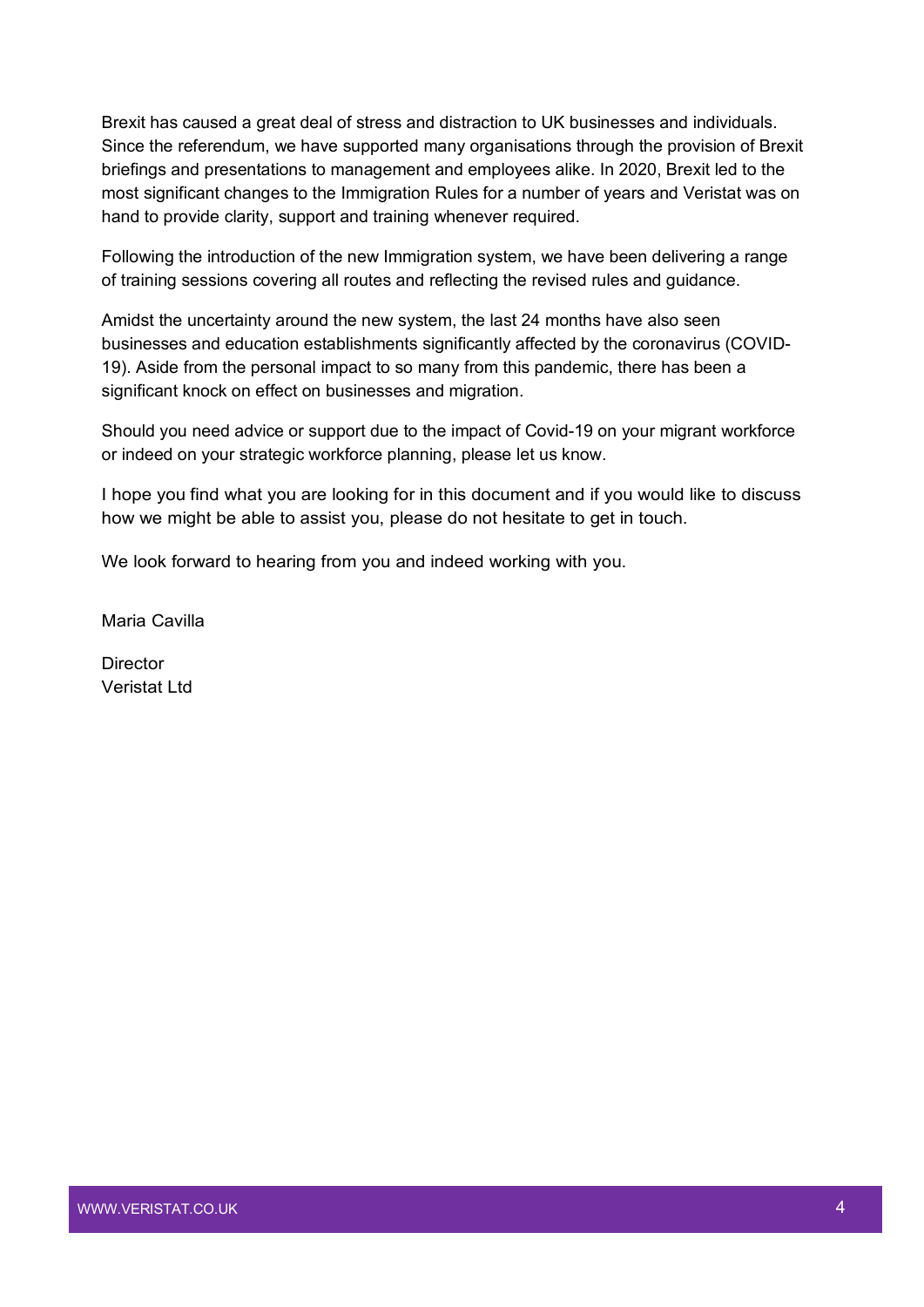#### **Our services**



We are continually developing new services to meet clients' needs so please let us know if there is a specific service you require that does not appear below or on our website.

Please note that if required almost all of our services can be provided remotely over Microsoft Teams or Zoom.

|                                                  | <u>Emplovers</u> | <b>Education</b> |
|--------------------------------------------------|------------------|------------------|
| <b>Audits and inspections</b>                    |                  |                  |
| <b>Compliance/Good practice</b>                  |                  |                  |
| <b>Sponsor licence applications</b>              |                  |                  |
| <b>Outsourcing</b>                               |                  |                  |
| <b>Training</b>                                  |                  |                  |
| <b>Representative and Level 1 user</b>           |                  |                  |
| <b>BCA Health-check</b>                          |                  |                  |
| <b>Immigration advice</b>                        |                  |                  |
| <b>Supplementing resources</b>                   |                  |                  |
| <b>Branches, franchises and partners</b>         |                  |                  |
| (inspections)                                    |                  |                  |
| Preparation of individual visa applications      | ✓                | ✓                |
| <b>Right to work</b>                             |                  |                  |
| <b>Student Route compliance</b>                  |                  |                  |
| <b>Skilled worker route and Temporary Worker</b> |                  |                  |
| route compliance                                 |                  |                  |
| <b>Document checking</b>                         |                  | ✓                |
| <b>Regular updates/information</b>               |                  |                  |
| Due diligence checks                             |                  |                  |
| <b>Process and procedures documents</b>          | ✓                |                  |
| <b>Recruitment and Management of Agents</b>      |                  |                  |
| <b>Credibility interviews</b>                    |                  |                  |
| <b>Licence suspensions and revocations</b>       |                  |                  |
| <b>File inspection days</b>                      |                  | ✓                |
| Advice/retainer packages                         |                  |                  |
| Training on the new Immigration System           |                  |                  |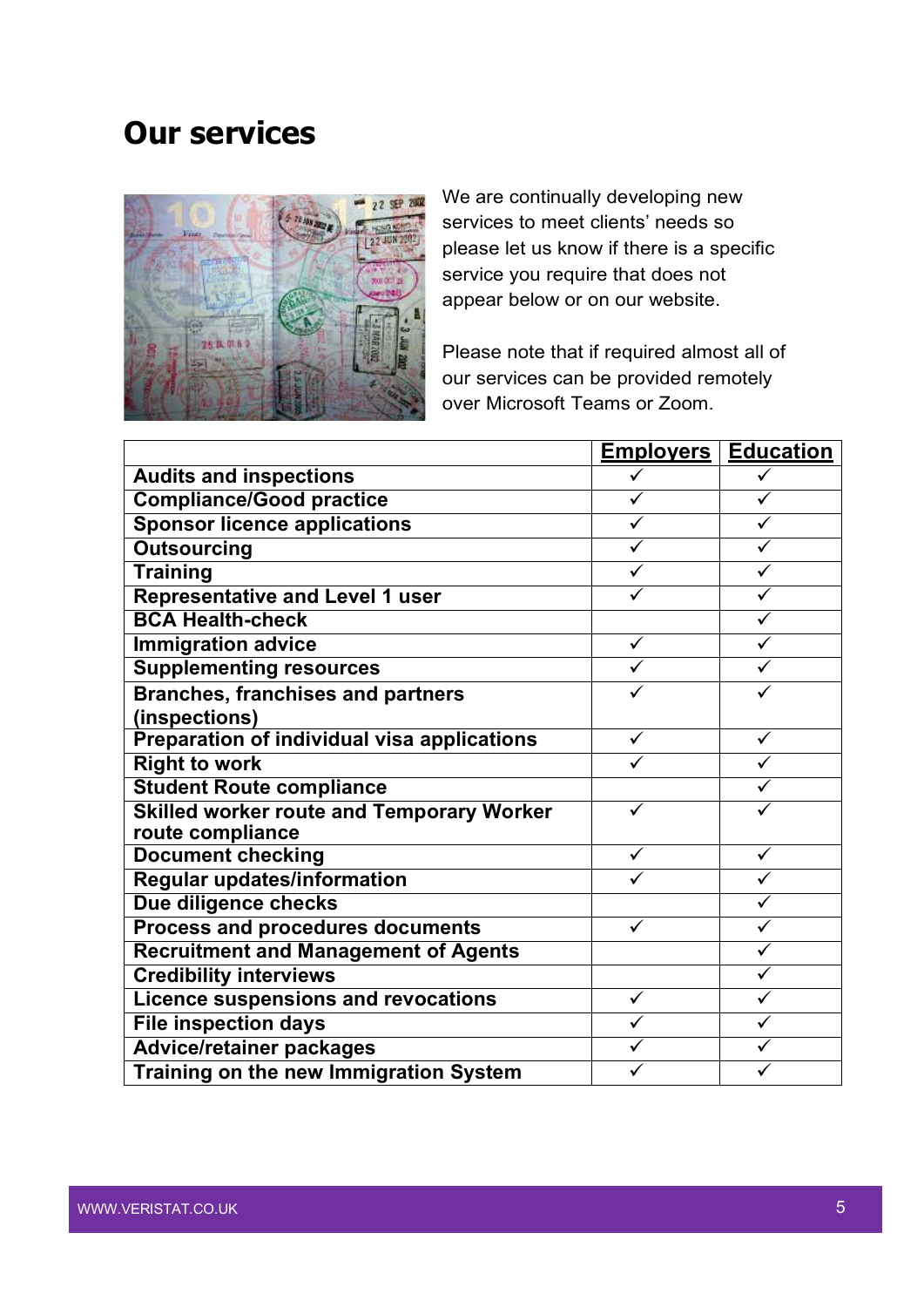#### **Our people**

#### **Maria Cavilla (Director)**

Maria has had over 17 years' experience in the UK Border Agency including as Deputy Director in the Case Resolution Directorate, Deputy Director Stakeholder Management in the e-Borders programme and as Assistant Director London Enforcement responsible for dealing with illegal migration and asylum across London and the South East of England.

#### **Helen Stewart-Mills**

Helen spent 20 years working in the public sector, initially working for 8 years in the Metropolitan Police Service before managing a London enforcement unit and in the Case Resolution Directorate within the UK Border Agency.

#### **Ken Joss**

Ken spent 27 years working in the Home Office culminating in the position of Deputy Director in the UK Border Agency working on improving strategic performance. Ken also has extensive operational experience of immigration and passport casework.

#### **Colin Manchip CBE (Associate)**

Colin spent some 34 years in the Immigration and Passport Departments of the Home Office, and between 1991 and 1996 served as one of two directors of the UK Immigration Service.

#### **John Vine CBE QPM (Associate)**

First appointment by the Home Secretary in 2008, John created a new regulatory body from inception and has inspected the efficiency and effectiveness of every aspect of Immigration and Border Control in the UK. He stepped down from this role on 31st December 2014, after six and a half years in post.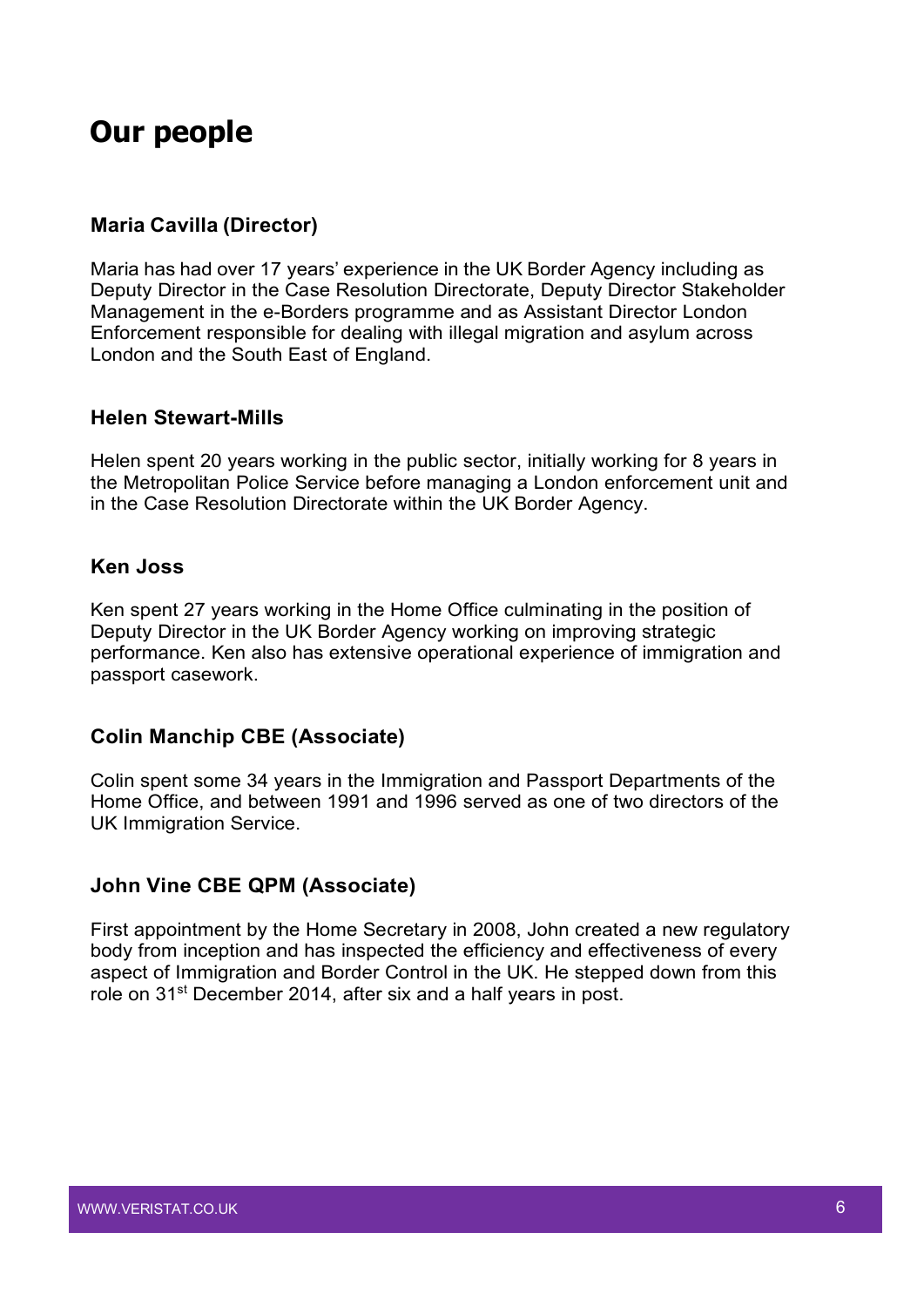### **Cost Effective Compliance**

Compliance is at the heart of the UK's system of immigration control and is seen by the Government as a crucial element in achieving its goal of reducing net migration. In the past, compliance was associated with the individual migrant. However, that balance has now shifted and increasingly Government is using employers and education providers as the mechanisms for ensuring compliance. In 2006, the then Government introduced civil penalties against employers with fines of up to £10,000 for anyone found to be working illegally. The Government doubled this sum to £20,000 per illegal worker in 2014.



In 2008, the introduction of the Points Based System made explicit reference to "those who benefit most directly from migration (that is, the employers, education providers or other bodies who are bringing in migrants) should play their part in ensuring that the system is not abused".

As well as being responsible for helping to prevent illegal working, employers who hold a Skilled Worker licence for the recruitment of migrant workers are also responsible for ensuring that they comply with their sponsor duties. Education providers have similar

responsibilities under the Student route for sponsored students.

At Veristat, we understand the significant amount of effort and resources that are put into remaining compliant and seek to reduce this burden wherever we can.

We offer a wide variety of outsourcing services for both employers and education providers, ranging from issuing Certificate of Sponsorship (CoS) and acting as the representative and Level 1 user for employers to supporting education providers through BCA Health Checks, mock student route audits and issuing of Certificates of Acceptance for Studies (CAS).

#### **Case Study**

Veristat was approached by a University who did not have sufficient resources available to process CAS applications for students at its International Study Centre. We agreed a pro forma for checks on English language ability, checking passport details, length of study and academic progression. We processed 265 students over a 2-month period.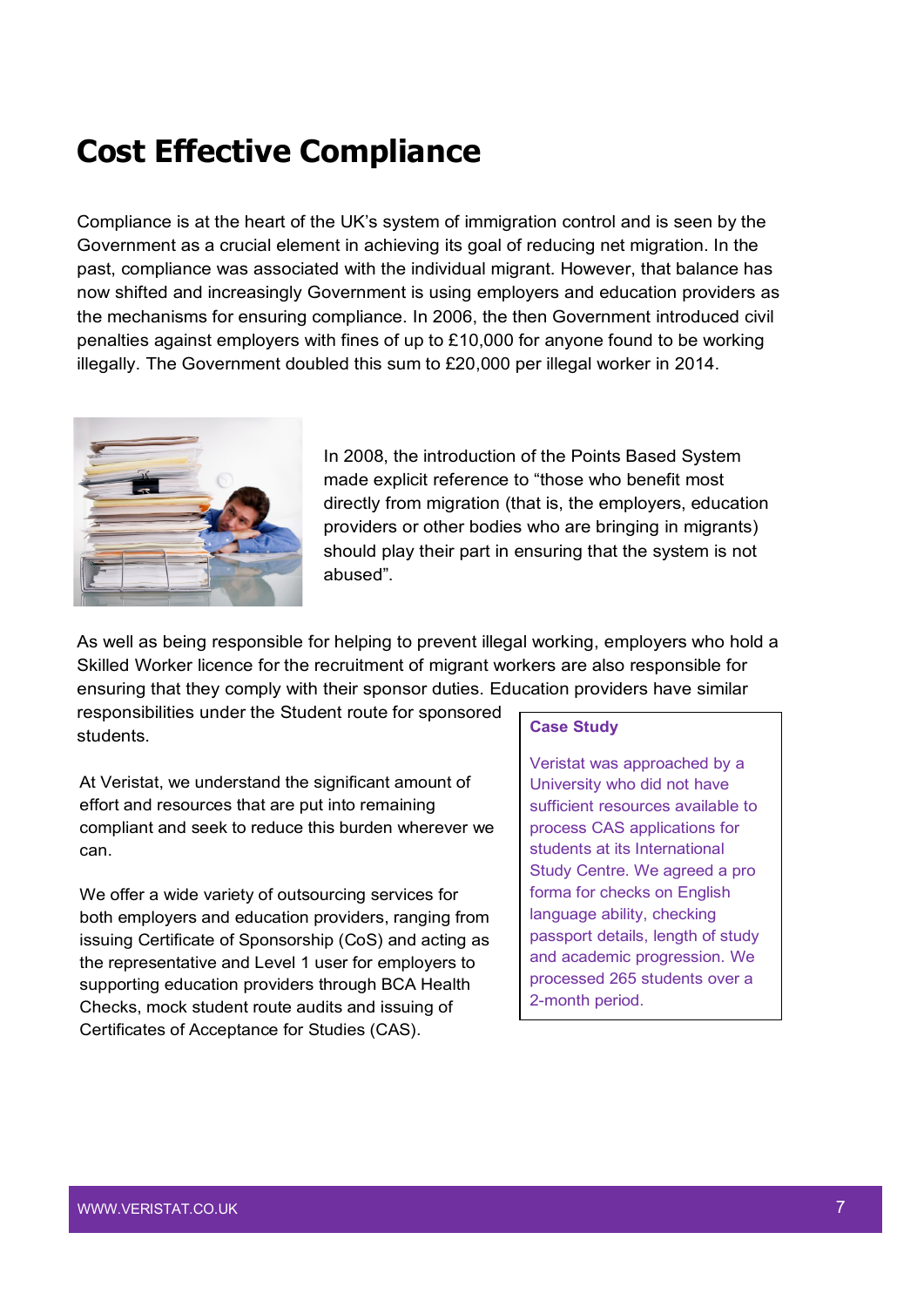### **Audits and Inspections**

Veristat is one of the leading providers of immigration audits to ensure that companies and education providers are meeting their responsibilities as licensed sponsors and as employers through Right to Work checks. Audits can cover a Head Office, branches, franchises, feeder colleges or partners. They may be by appointment or unannounced to provide re-assurance that clients are meeting their responsibilities and/or in preparation for a visit by the UKVI.

Audits can be undertaken either as stand-alone exercises or as part of an ongoing retainer agreement. They can cover sponsor duties under the skilled worker route/student route, Right to Work or a combination

The audits are constructive and aim to build confidence in the way sponsors and employers meet their responsibilities. They also have a strong training element. We take time to explain both the context and detail of clients' responsibilities, so that they gain a better understanding of Home Office requirements and are fully prepared for a visit by the UKVI, whether announced or unannounced.

Veristat audits offer much more than the tick-box

exercises conducted by some of our competitors. Each audit is an in-depth examination not only of whether a particular process is being implemented but also includes recommendations for "good practice" which might not appear in the formal Rules and Guidance but is based on our experience of working with other companies and education providers and with the UKVI.

The audits emulate the visit undertaken by the UKVI but are conducted in a consultative and constructive way to benefit the client. We validate our approach regularly by attending visits conducted by the UKVI and receive regular feedback from clients as to how closely our audits have followed the



**UK Visas and** Immigration

UKVI approach and how well-prepared and confident they have felt.

Each of the audits follows a similar format:

- $\checkmark$  An on-site interview with the nominated person on processes and procedures for meeting duties as a licensed sponsor or responsibilities in relation to Right to **Work**
- $\checkmark$  Examination of the efficiency and effectiveness of processes and procedures and their supporting documentation
- $\checkmark$  Examination of a sample of files for employees or students to confirm that processes and policies are being implemented
- $\checkmark$  Oral feedback on findings with practical recommendations for improvement and theinclusion of good practice during and at the end of the visit
- $\checkmark$  A written report covering findings and recommendations.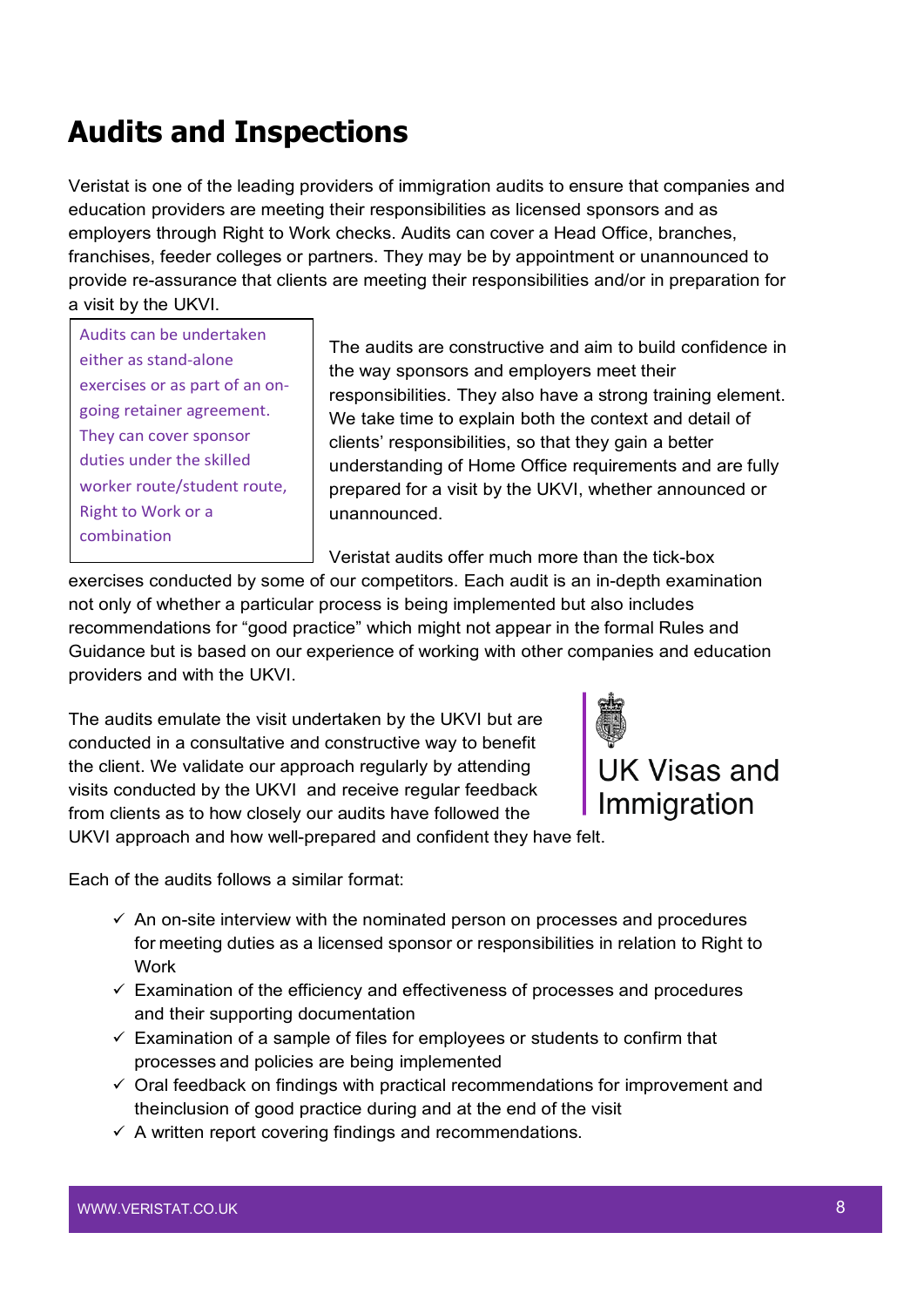### **Training**

We offer a wide range of training for employers and education providers tailored to meet their bespoke needs. Our packages include training for Level 1 users, HR teams, recruiters and managers on all aspects of UK immigration control including Right to Work and Sponsorship under the new skilled worker route or the student routes of the Points Based System.

Clients receive practical advice and guidance on how to ensure they comply with Home Office requirements and avoid putting the organisation at risk. All of our trainers have had hands-on, practical experience of working in the Home Office/UKVI and dealing with the real-life situations that can arise. As such they are uniquely qualified to provide practical advice and tips on how to ensure compliance.

All training is provided on clients' premises and where appropriate we use audit visits to help identify specific training needs in advance.

Popular topics include:

- Right to Work/illegal working
- Sponsorship and compliance under the Points Based System
- Document examination/forgery

Our training on **right to work/illegal working** includes:

- An overview of the legislation governing the obligation on employers to preventillegal working in the UK
- The process for verifying the right to work in the UK, including follow-up checks/ documentation requirements on visa expiration
- Acceptable documents/evidence of right to work
- Manual and online right to work checks
- Employer's duties for record keeping and monitoring the ongoing right to work, including the employment of students and specific considerations for this

Our training on **sponsorship** includes:

- An overview of the Points Based System and sponsorship within the broader political context.
- Preliminary issues in sponsoring employees
- Recent changes to guidance and requirements
- Switching categories
- COS
- Compliance with sponsorship duties, including record keeping, monitoring and reporting

#### Our training on **document examination/forgery** includes:

- An introduction to forgery awareness
- Avoiding discrimination
- The Home Office requirements regarding the examination of documentation for employees
- Who is likely to falsify a document and why
- Types of forgery
- Examination of passports and safeguards
- **Impersonation**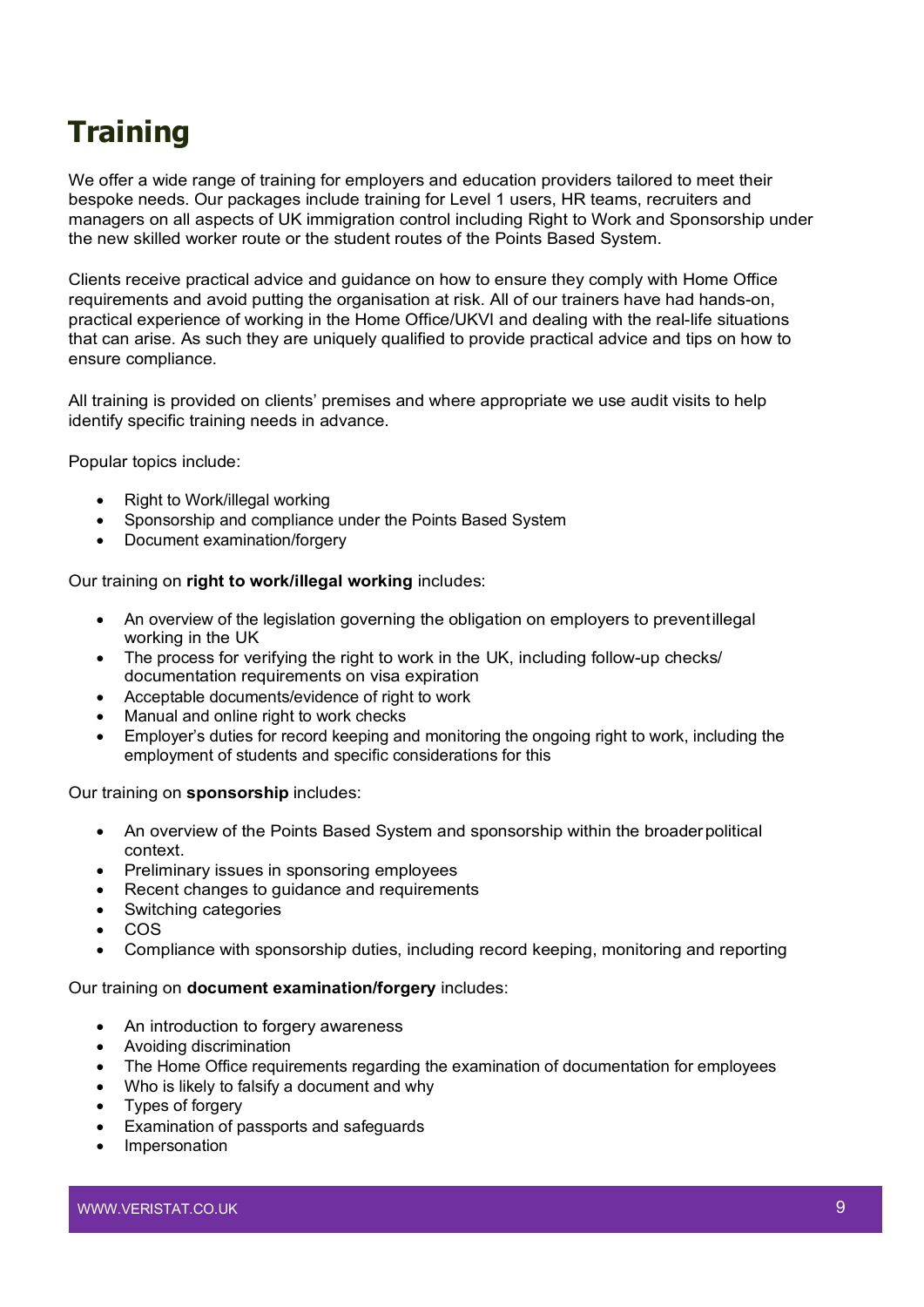### **Right to Work**

We work with employers of all sizes, across all sectors to provide reassurance against the risk of employing people who are not entitled to work. Our staff are highly experienced ex-UK Border Agency officers who have worked extensively in the field of immigration enforcement dealing with illegal working and know what the UKVI are looking for during enforcement visits. Our services include advice on recruitment processes, audits of existing staff and training for longer term solutions.

If you are an employer in the UK, whether you employ one person or thousands of workers; whether you are in the private or public sector; you must ensure that your employees have the right to work. If you fail to do so and are found to be employing a person illegally, you may face a penalty of up to £20,000 for each worker employed illegally or prosecution with an unlimited fine and up to 5 years imprisonment if you knowingly employ someone illegally.

The potential reputational damage to a company can also be a strong incentive to "get it right". This includes ensuring that suppliers are also compliant. The media will often not differentiate between a major brand and a supplier when headlining that illegal workers have been identified. The Home Office also now actively publicises cases of illegal working and the damage to your organisation's reputation could well prove much harsher than the financial penalty.

Whilst in principle the rules are quite straightforward, they are not always applied with sufficient rigour. Assumptions may be made where for example a longstanding employee is assumed to be British or those responsible for conducting the checks may not gather sufficient information to provide a statutory excuse and may not appreciate the impact of their actions on the organisation. This applies particularly to companies with a network of branches either wholly owned or franchised, where recruitment responsibilities are delegated.

We provide a comprehensive service for employers on establishing, monitoring and checking right to work including:

#### **Case Study**

Burger chain, Byron, made headlines when a number of illegal workers were arrested by the Home Office (UKVI).

Despite the number of individuals arrested, Byron did not face any criminal or civil penalties because they had correctly carried out all the requisite right to work checks and cooperated fully with the Home Office (UKVI).

- A breakdown of all changes to RTW requirements following Brexit
- Advice on individual employees and their right to work
- The development of processes and procedures relating to right to work checks and the monitoring of existing employees
- Training for employers, managers and contractors on conducting right to work checks, providing certificates to confirm that training has been undertaken.
- Audits of companies, branches, franchises and suppliers to provide re-assurancethat right to work checks are being undertaken and that employees are not working illegally.
- File inspection days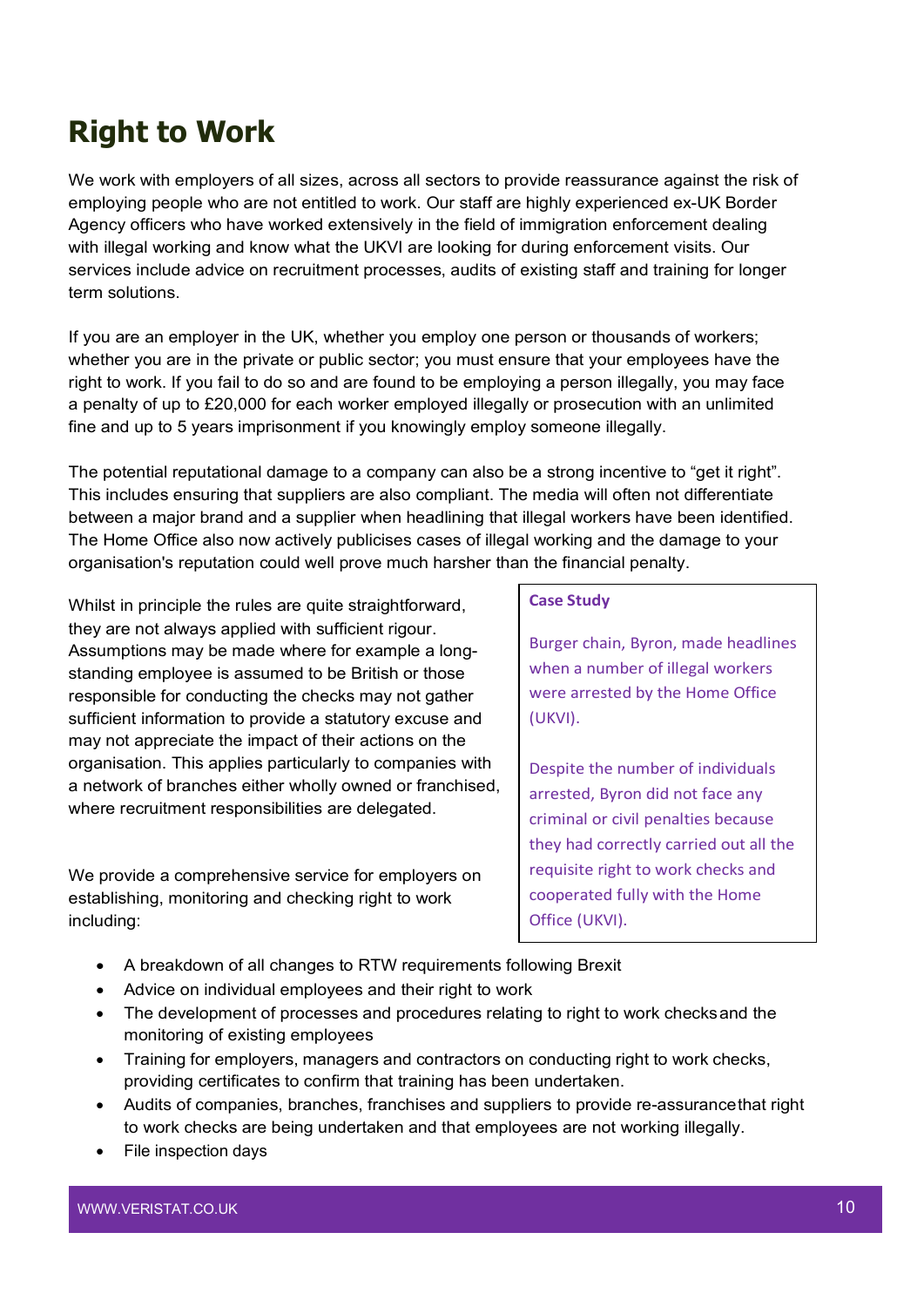### **Document Examination/Forgery**

Millions of stolen passports are being fraudulently used by terrorists, drug smugglers and human traffickers to travel the globe in the 'biggest threat facing the world', according to Interpol. At a lower level, fraudulent documents are also used to obtain employment by those in

the UK who have no entitlement to work with the risk of the employer incurring a penalty. For example, we are aware of a meat packing factory in the South of England where suspicions arose because almost all of the overseas workers employed were Portuguese. On further enquiry it turned out that the majority of the workers were South American but had been using a source providing counterfeit Portuguese identity cards.



Whilst it may be perceived that there is a lesser risk of people using fraudulent document to gain access to education, we are aware of such instances and education providers must remain equally vigilant against fraud. Education providers must also ensure that their staff receive appropriate training in what to look for in a document as there are frequent examples of documents and visas being accepted which either do not provide an entitlement to study or do not relate to the sponsor.

A client college issued a CAS to a well-qualified student who subsequently obtained a visa and entry to the UK. She failed to attend the college and it transpired that the person who had entered the UK had impersonated the person to whom the visa and passport was issued.

Our aim is to assist employers and education providers in understanding the documents presented to them. We offer passport and identity card advice from ex-immigration officers who have had decades of experience dealing with passports from many different nations at the busiest ports and airports in the world.

Although we focus our forgery advice mainly on passports, identity cards and travel documents, our work

in the past has spread our expertise to other areas. We are therefore also in a position to offer an opinion on documents such as fraudulently obtained certificates, driving licences and other official documentation or to provide information on where to find such assistance.

We also provide training for employers on document examination/forgery.

Clients receive practical advice and guidance on how to spot a forged document to avoid putting themselves or the organisation at risk.

All of our trainers have had hands-on, practical experience of working in the UKVI. They have received specialist training from the UKVI on the identification of fraudulent documents and are equally accustomed to dealing with the real-life situations that can arise. As such they are uniquely qualified to provide practical advice and tips on what to do if you think you have been presented with a counterfeit or falsified document.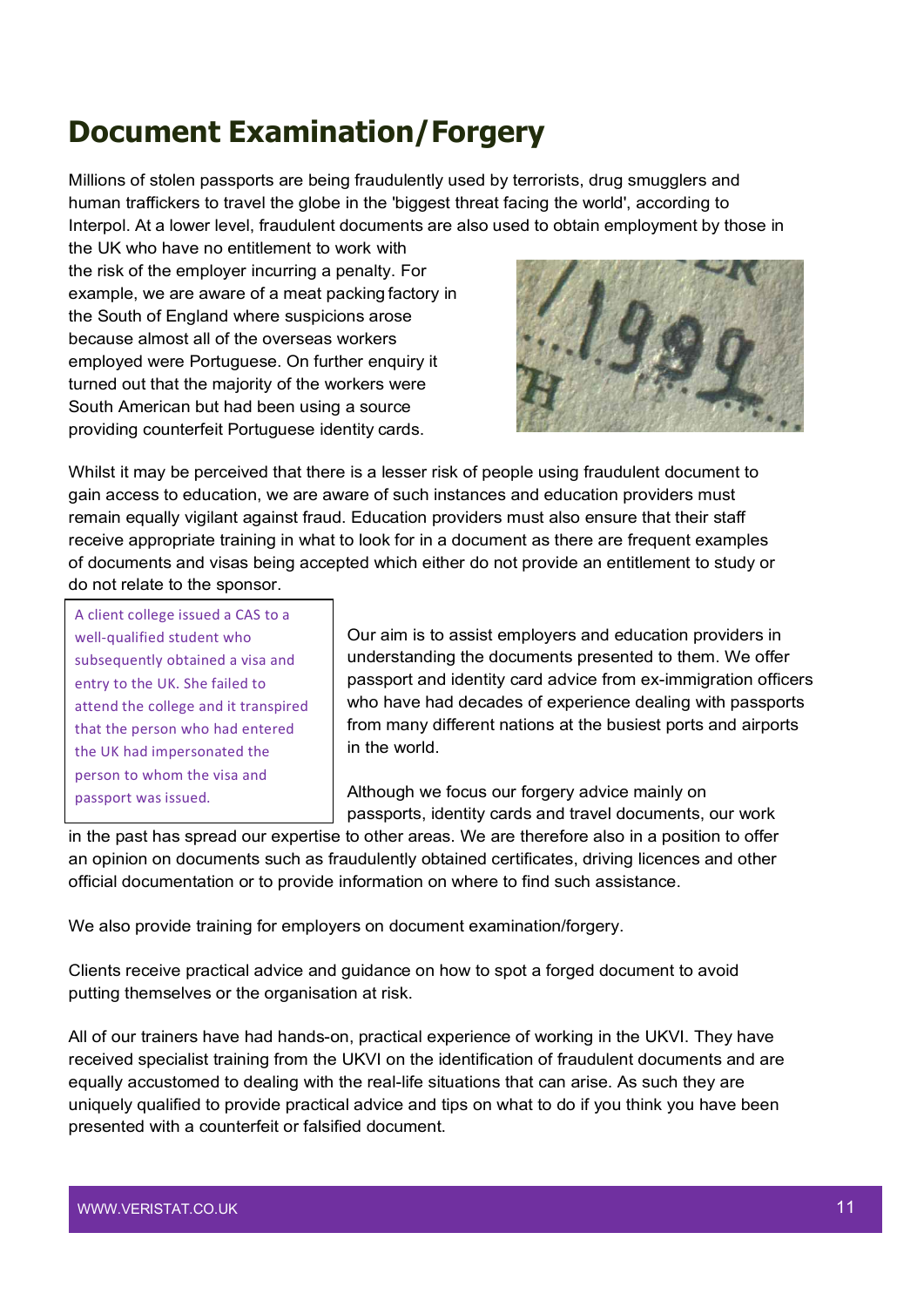### **The Skilled Worker Route and Licensing**

We work with employers in all sectors on all aspects of the Skilled Worker route and sponsor licensing. This includes support in obtaining a licence, training on how to issue a Certificate of Sponsorship (COS) and fulfilling the full range of skilled worker sponsorship duties on behalf of

Veristat operates as the representative and Level 1 user for companies. We engage in early discussions with employers about the position that is to be filled and the timescales; advise on the requirement for a resident labour market test; check adverts and issue the restricted or unrestricted COS. We also assist the applicant in preparing their visa application where required.

employers.

The new Immigration system means that employers who wish to sponsor EEA or non-EEA nationals will need a sponsorship licence in order to do so. If you believe you may need a licence in the future, I suggest applying sooner rather than later, as this can be a lengthy process.

We have been supporting employers on sponsorship since its introduction in 2008 and will now support them on the Skilled Worker route. We provide a comprehensive and cost-effective service covering all aspects of sponsorship and compliance for all types of organisations, whether large or small.

Our services include:

- Full advice and support on how to obtain a sponsor licence including step by step guides
- Preliminary visits in advance of UKVI inspections to ensure that systems are in place to meet UKVI requirements for the fulfilment of sponsor duties
- Training on the recruitment of sponsored employees, the operation andmanagement of the Sponsor Management System and compliance with sponsor duties.
- Acting as a Level 1 user of the Sponsor Management System including applying for restricted COS and issuing COS to sponsored employees.
- Advice and support on the recruitment of sponsored employees under the Points Based System
- On-going management and monitoring of the Sponsorship ManagementSystem including applying for annual and in-year COS allocations.
- Monitoring sponsored employees' including visa expiry dates and contact details
- Ensuring on-going compliance through advice and mock audits for HeadOffice, branches and franchises
- File inspection days
- Review of policies and procedures
- Monthly retainer packages
- Annual advice packages (5 or 10 hours)
- Attending UKVI announced compliance visits
- Liaison with UKVI on behalf of the sponsor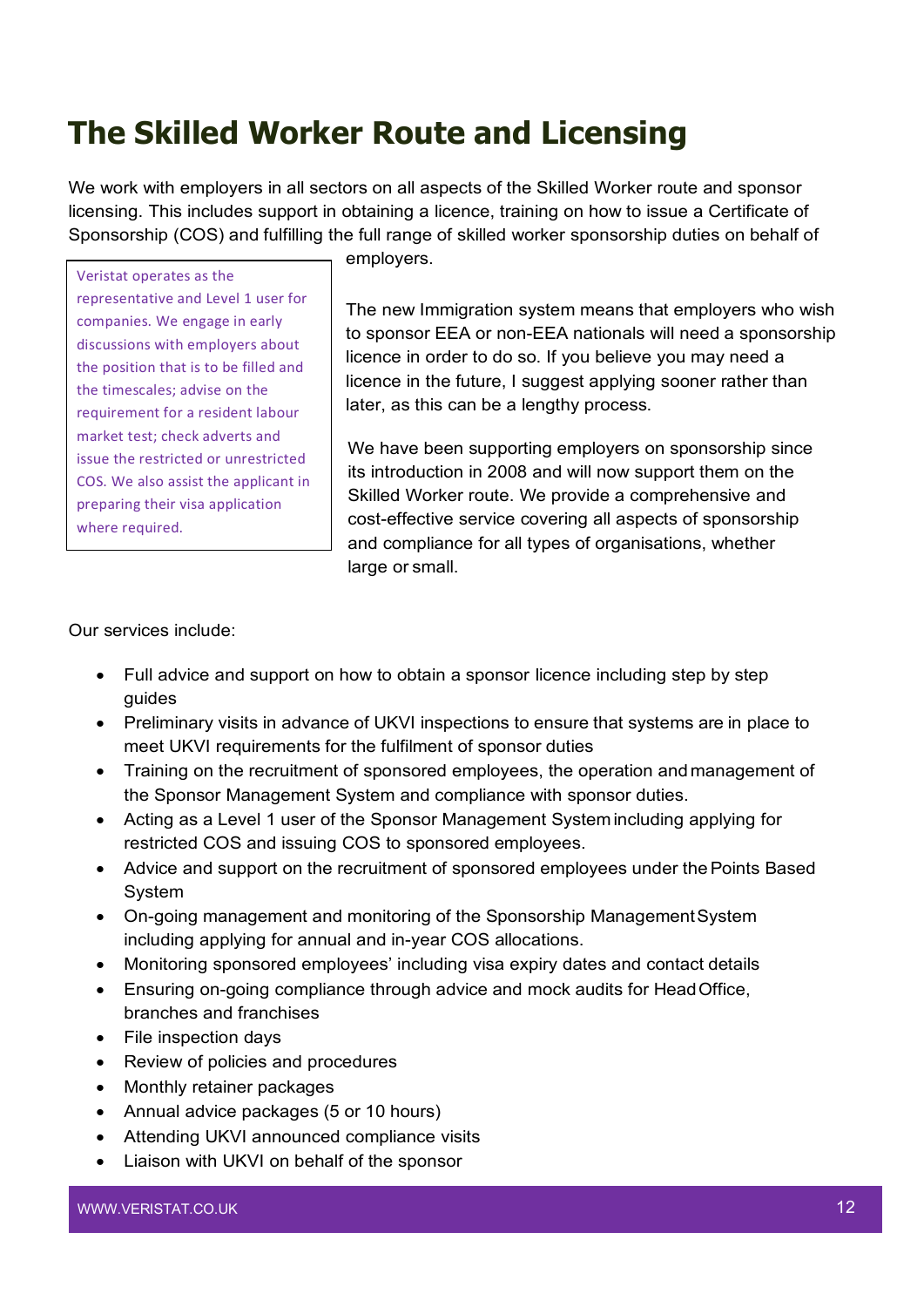### **The Education Sector**

The Points Based System introduced the concept that those benefitting from overseas migrants or students should assume a greater responsibility for them. Under the new sponsored student route published on the 5<sup>th</sup> October 2020, each student must be sponsored by educational institutions licensed by the Home Office and cannot change college without applying to the Agency, this requirement now also relates to EU students who do not have other status permitting study in the Uk. Sponsoring colleges are responsible for judging students' intentions to study; must be subject to appropriate educational oversight; issue Confirmation of Acceptance of Studies (CAS) certificates to applicants; and adhere to precise record-keeping and reporting requirements through the



sponsor management system. Failure to comply can lead to the loss of a licence and result in the institution no longer being able to accept overseas students.

Veristat has been working with education providers since the introduction of the Points Based System and has in-depth experience of all aspects of the System from licensing to suspensions and revocations; from the introduction of BCA to credibility interviews. Over the period our clients have

ranged from schools to colleges in both the public and private sector. We have also provided services to over 30 Universities.

We provide a range of services to help education providers comply with immigration law, including:

- Training on the new sponsored student route
- Assistance in the preparation of initial licence applications.
- supporting institutions in assessing and submitting BCA applications.
- conducting immigration audits (in person, remotely or over the phone) to ensure continuing compliance and the adoption of good practice based on our experience of working in the Home Office and across a wide range of institutions.
- offering a range of packages which provided continuous immigration support to institutions covering all immigration-related compliance matters.
- working with schools, colleges and universities on the scope for obtaining improved value for money through the adoption of good practice, outsourcing and training, including providing additional resources during peak periods.
- providing assistance to students on the completion and submission of applications to extend their stay.

Services can be provided individually or as part of a package. Costs vary dependant on the number of services required, the number of international students and the number of colleges or sites.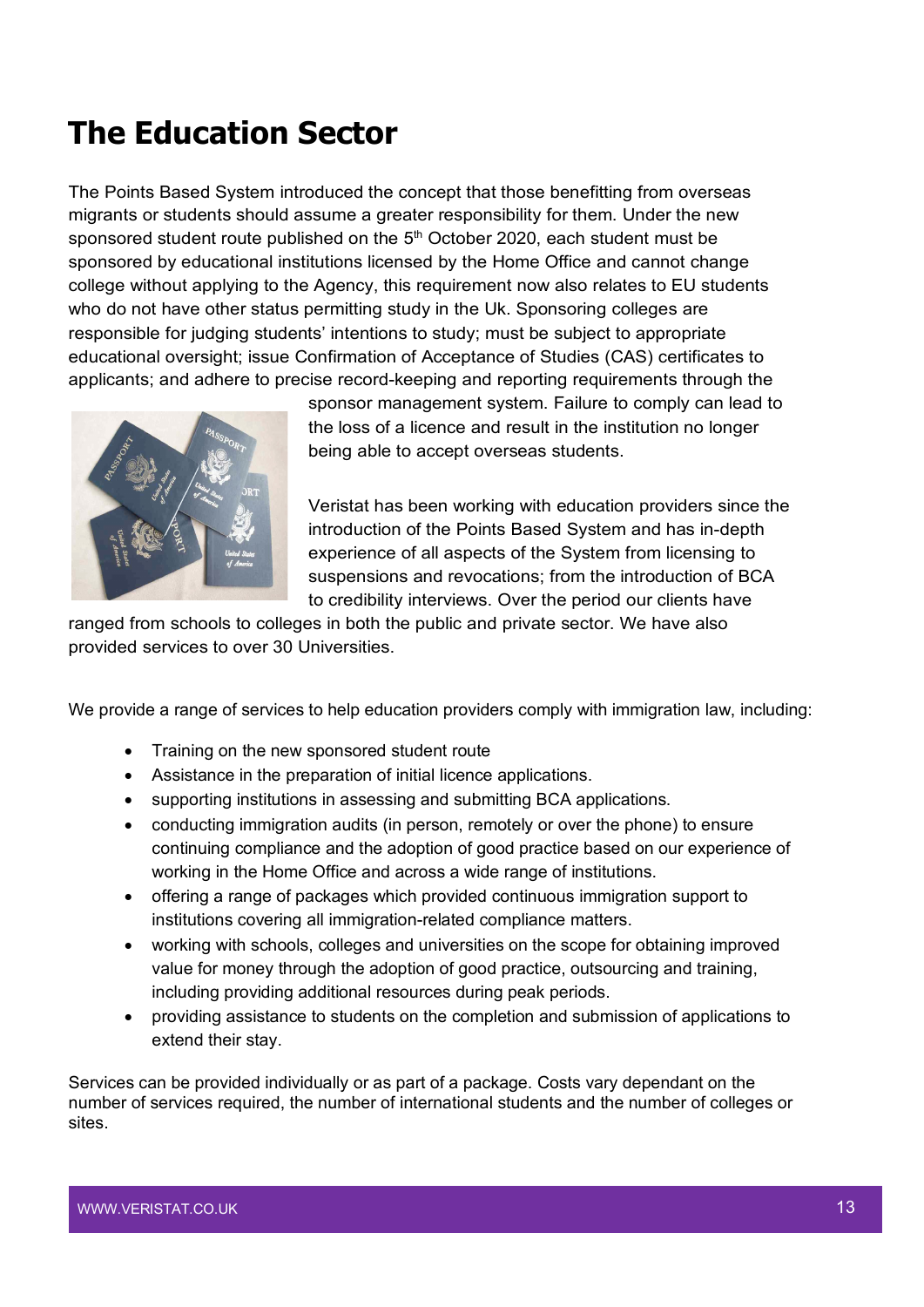### **Student Route Compliance Audits**

Veristat is hugely experienced at providing compliance audits across all immigration routes. We have worked with hundreds of employers, ranging from small family businesses to multi-nationals, high street retailers and professional sports clubs. In the education sector, we have also worked with over 30 universities and a significant number of colleges and schools.

Our audit/inspection service is fully flexible and can be tailored to individual requirements, and is based on sound practical experience of UKVI's policies, culture and approach.

For education providers, our service ranges from a "lite" health-check to a comprehensive review of all sponsored student activities, assessing compliance with UKVI requirements and sharing best practice. We also offer targeted inspections covering specific issues, such as BCA, Skilled Worker route compliance, policies, student unions, relationships with partner institutions, etc.

On completion, we provide a comprehensive, evidence-based report, together with an assessment of how compliant the business or institution is with UKVI's requirements. We will support the introduction of change if required and offer a 'spot check' follow up service at a later date if required to reassure management that recommendations have been implemented.

Our Student route compliance audit includes:

- $\checkmark$  Preparation for a UKVI visit
- $\checkmark$  Performance against BCA criteria
- $\checkmark$  Student applications and recruitment
	- $\triangleright$  Agents
	- $\triangleright$  Checking documents and issuing CAS
- $\checkmark$  Student registration
- $\triangleright$  Checking and recording documents
- $\checkmark$  Record keeping
	- $\triangleright$  CAS documents
	- $\triangleright$  Passports and residence permits
	- $\triangleright$  Contact details
- $\checkmark$  Monitoring visa expiry
	- $\triangleright$  Sponsored students
	- $\triangleright$  Other non-EEA students
- $\checkmark$  Monitoring student engagement
- $\checkmark$  (Re)-registration
	- $\triangleright$  Attendance
	- $\triangleright$  Placements

Clients are asked to provide some background material in advance where possible. The review is followed up by a brief compliance report.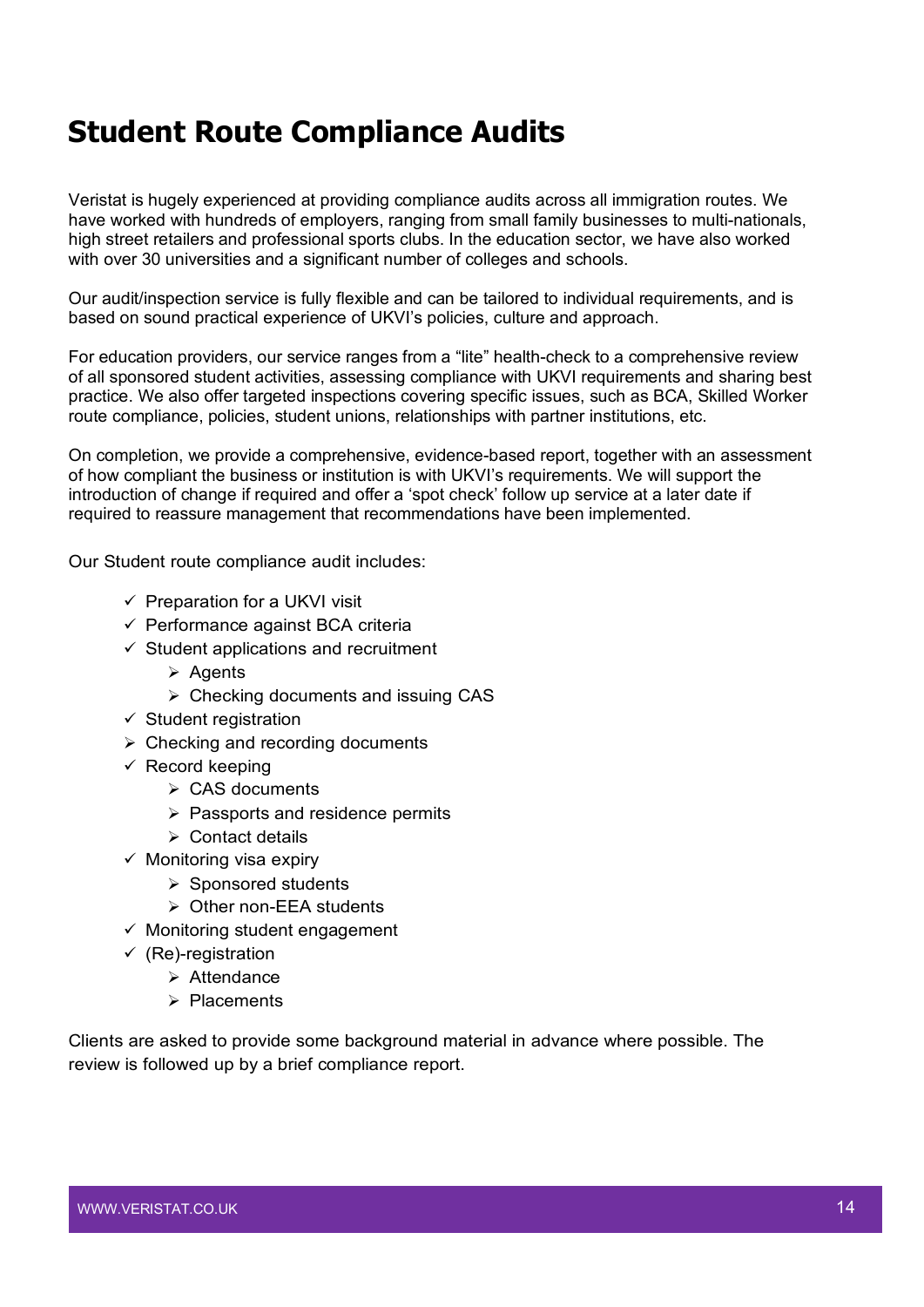### **Additional Services**

Veristat provides a wide range of additional, specialist services related to immigration and compliance and we are always interested in hearing about any projects you may have with which you think we may be able to help.

#### **File inspection Days**

If you're unsure whether your processes are effective and compliant or unsure of what your training needs are, you may be interested in a file inspection day.

During a file inspection day, we would check that all files contain all the required evidence and information to be fully compliant with Home Office requirements. Depending on the number of employees/students you have, we would either check all files or an agreed sample. After the inspection has taken place, we would provide a written summary report outlining any risks, feedback and recommendations.

#### **Landlords**

We can guide you through the immigration requirements relating to the housing sector. We offer advice, document checking, training and the development of policy and templates to support you.

#### **Investments and Partnerships**

Veristat undertakes due diligence in relation to immigration compliance for any organisations including banks and equity capital companies interested in investing in the education market; and for education providers considering partnerships with private sector institutions.